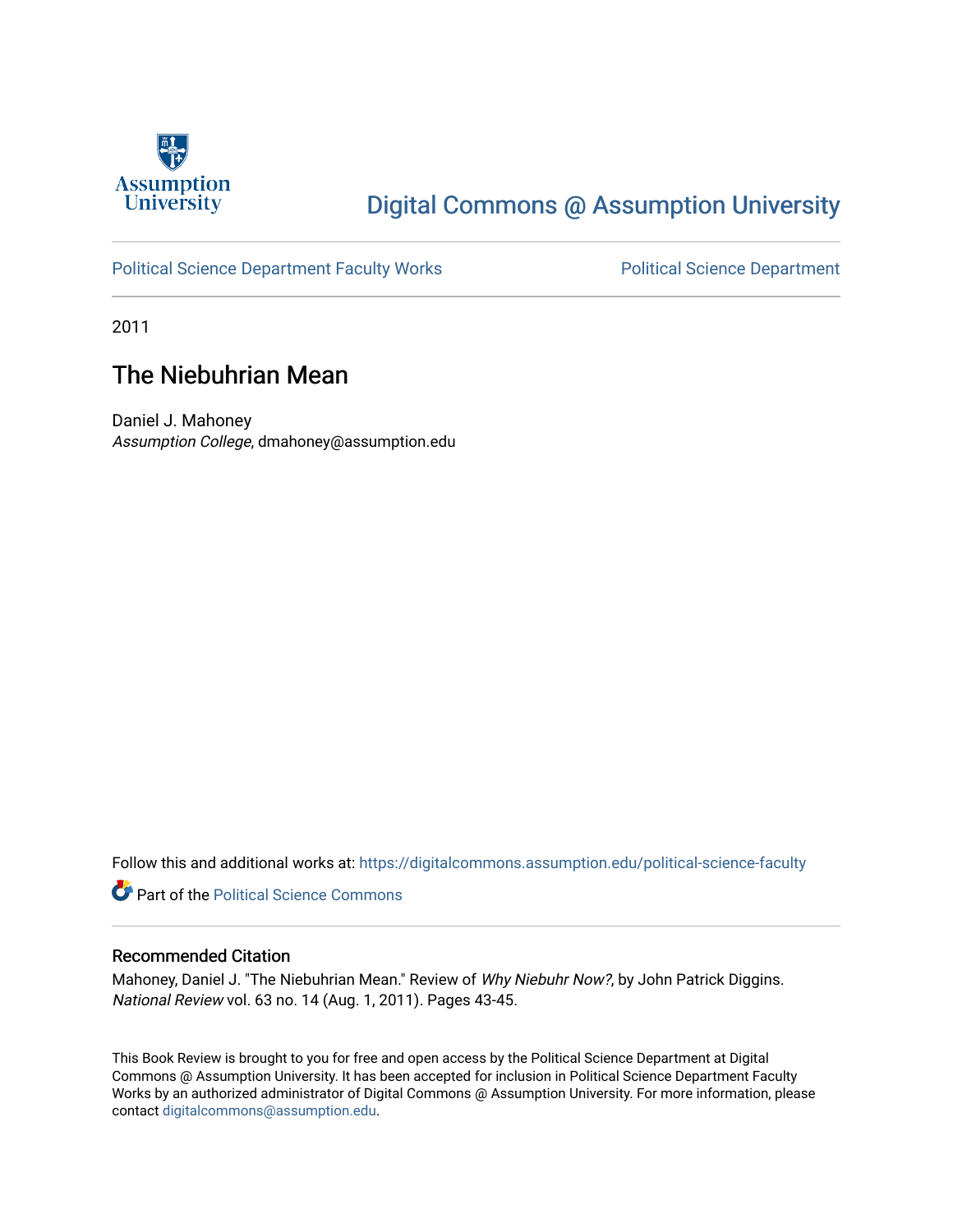procedural international state system would have to provide for the dispersal of power and the circulation of powerholders and thus be not only compatible with but indispensable to 'true' belief."

Gerecht's equally brief essay adopts a similar remedy, albeit one less philosophical and historical, and more focused on the nature of contemporary islam, especially its more radical expressions since 9/11. he wastes no time in confronting our dilemma head-on: Westerners clearly support democratic reform when it is a question of ending the regimes of the virulent Iranian theocrats, the thuggish bashar Assad, the nightmarish, genocidal Saddam Hussein, or the mad Colonel Qaddafi—although less so after the iraqi violence, during which Americans soured on the expense of blood and treasure on behalf of what seemed sullen and ungracious allies. but the real rub comes with pro-Western dictatorships that claim they have put a lid on islamic extremism in return for American money, alliance, or exemption from human-rights criticism: Why should we help topple our "friends," only to see our enemies win ensuing ple biscites, especially given the troubling paradox that illiberal autocrats often seem more liberal than their illiberal grassroots publics?

As he has argued in the decade since 9/11, Gerecht says that Arab strongmen only feign support for the U.S. while privately encouraging home-grown dissidents to turn on us, on the pretext that Washington, not Cairo, Tunis, or Amman, made the Arab Street poor and unfree. The Middle East public, Gerecht believes, is anti-American and seemingly illiberal not necessarily because of radical islam or intrinsic hatred of the West, but because it has been so abused and manipulated by its own governments, often with a Western wink and nod.

Thus the only way to end these sick relationships is through the messy catharses of democratic change, for clearly there is popular discontent with both Iranian-style theocracy and Egyptianstyle autocracy, the common theme being an oppressive police state that ruins the economy. The trick for the West, Gerecht further thinks, is to promote democratic reformers, concede that under intermediate referenda angry anti-Westerners might come to the fore, but ultimately trust that democracy within an Arab Islamic context will, for all its unpleasant rhetoric and

distance from the American town hall, prove far better for the masses, and hence far better for America as well.

Gerecht has offered a hastily written afterword to take into account the 2011 uprisings, in which he suggests that the present unrest is day by day proving the validity of his theses. Yet as the news changes hourly, and events in Egypt seem to offer more pessimism than hope, readers might challenge Gerecht's upbeat appraisal of the Muslim Brotherhood:

The Egyptian Muslim Brotherhood, an organization born and raised in clandestine opposition to foreign occupation and domestic dictatorship, has many profound misgivings about democracy. There's not a fundamentalist alive who doesn't have misgivings. But what is extraordinary to note about the Brotherhood, since the rebellion in Tunisia began, is the extent to which it has publicly and passionately embraced the idea that democracy is the only legitimate political system for Egypt and the rest of the Muslim World.

As for the islamist and often illiberal direction of Turkish prime minister Recep Erdogan, who rose to power democratically, Gerecht acknowledges the dangers, and the shrill rhetoric, but is confident nonetheless that the Ataturk legacy, the affinity for and influence from European culture, and the intrinsic liberalizing mechanism of constitutional government will all constrain Erdogan's Islamist ambitions. in other words, we may not like his anti-Western slurs and obnoxious gestures, but Erdogan's presence has had the ironic effect of quieting extremism and channeling it within the political realm—just as democracies are wont to do.

Let us hope that Gerecht is correct, and that we can put to rest the warning that Islamists, as in the cases of Iran and Hamas, do indeed favor truly free and open democratic elections—but only one time; or rather, let us concede that even such elected thugocracies are not quite the end of the story, as we see from current popular Iranian and Palestinian unhappiness with both illiberal regimes. hill and Gerecht are neither messianic neocons nor naïve idealists, but experienced skeptics who came to their advocacy of American support for sweeping constitutional change in the Middle East not as a first option, but as a last resort after a half century of assorted failures. **NR** 

## **The Niebuhrian Mean**

DANIEL J. MAHONEY



*Why Niebuhr Now?*, by John Patrick Diggins (Chicago, 152 pp., \$22)

EINHOLD NIEBUHR, the distin-<br>guished theologian and theo-<br>rist of "Christian realism,"<br>used to be a major intellectuguished theologian and theorist of "Christian realism," used to be a major intellectual presence in the United States. He was that rarity, a theologian and public in tellectual who wrote with intelligence, competence, and sobriety about world affairs. From the late 1930s through the 1960s, niebuhr helped shape the judgment of those who were responsible for leading the U.S. during the "American century." his Christian realism had next to nothing in common with amoral Realpolitik or with the fashionable denial that ideology played a decisive role in shaping the foreign policy of the Soviet Union. It was indebted to St. Augustine and freely emphasized theological and moral categories.

A self-described "dialectical" thinker, Niebuhr was and remains difficult to pigeonhole ideologically. he was respected by thoughtful men of the left and the Right. The pre-Camelot Arthur

*Mr. Mahoney, a political scientist, holds the Augustine Chair in Distinguished Scholarship at Assumption College in Worcester, Mass. He is the author, most recently, of* The Conservative Foundations of the Liberal Order: Defending Democracy Against Its Modern Enemies and Immoderate Friends*.*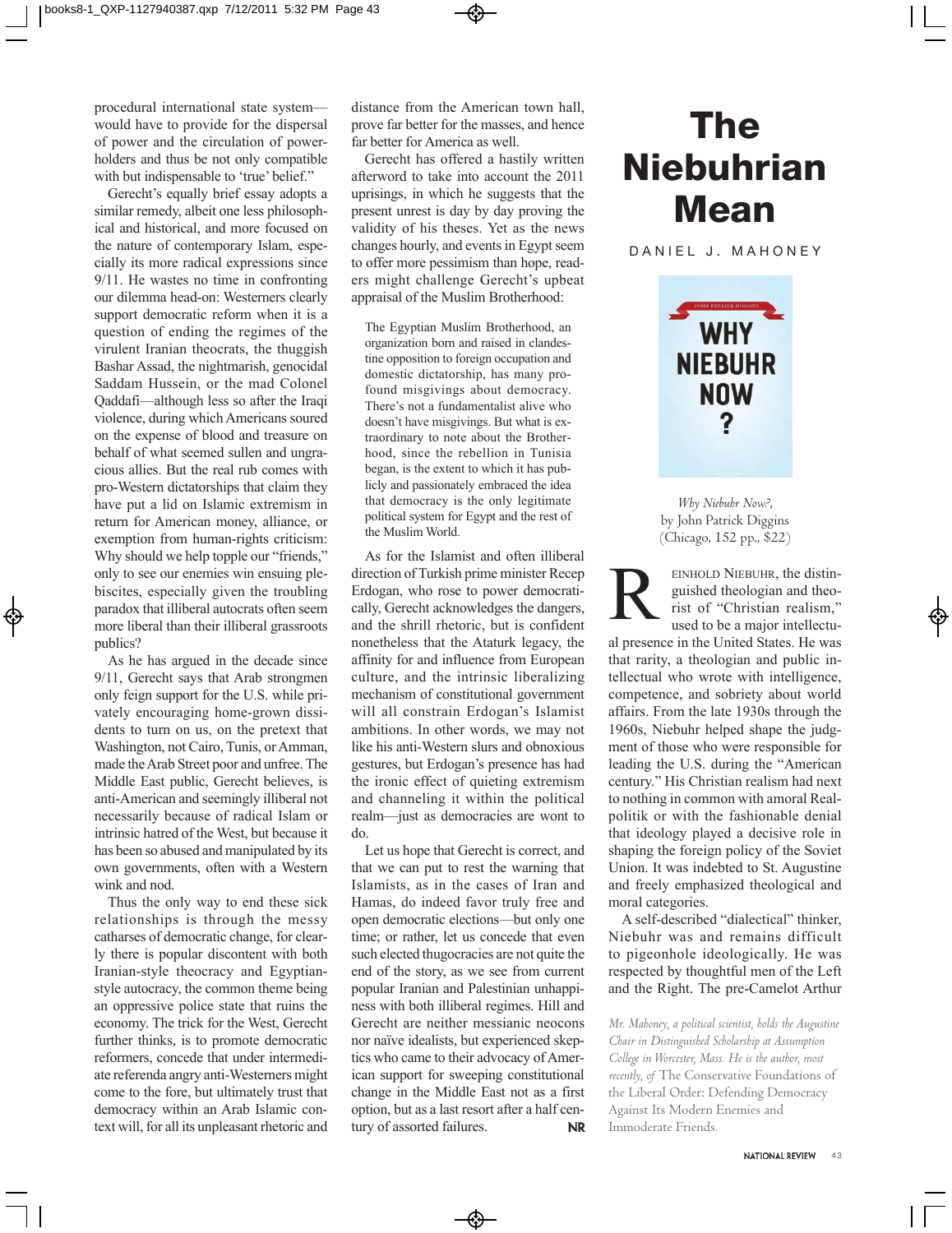#### **BOOKS, ARTS & MANNERS**

Schlesinger Jr. was a particularly en thusiastic admirer, and Whittaker Chambers wrote a memorable piece on Niebuhr for *Time* magazine in 1948. A democratic socialist through the 1930s, Niebuhr in the late 1940s and 1950s increasingly leaned toward Burkean conservatism. At the end of his life, disillusioned by the Vietnam War and perhaps concerned to demonstrate the ongoing relevance of Christian realism to a new generation of social activists, Niebuhr insisted that his anti-utopian view of human nature was always intended to be at the service of an "ethic of progressive justice." Like Orwell, Niebuhr was destined to be claimed by all the parties while belonging to none.

Niebuhr came from the left (he helped found Americans for Democratic Action) but directed much of his ire at the "stupidity" of the "children of light." These were democratic humanitarians and sentimentalists who underestimated the power of evil in human affairs and who had unreasonable faith in the inevitable forward march of History. In classic works like his 1939 Gifford Lectures, *The Nature and Destiny of Man*, and 1944's *The Children of Light and the Children of Darkness*, Niebuhr forcefully rejected the utopian delusions of modern thought, as well as the adequacy of a pacifist response to the totalitarian enemies of civilization. There is an unmistakable pathos that informs his reflections on the self-deceptions of the "children of light," who are all too vulnerable to manipulation at the hands of the cynical and nihilistic enemies of modern democracy.

These fundamental insights are highlighted with precision and elegance in John Patrick Diggins's posthumously published meditation on the thought and legacy of the Lutheran theologian and social ethicist. Diggins, a distinguished intellectual historian whose work displayed an admirable sensitivity to the religious undercurrents of American history, impressively demonstrates the depth of Niebuhr's opposition to the "sociological turn" in modern thought. It was the height of folly to blame the persistence of evil on external social forces. In general, Niebuhr rejected the facile optimism of the Enlightenment what he called the "traditional defense of democracy"—and made "original sin" the basis of a new understanding of

democracy that was at once realistic and humane. This ability to make the seemingly outdated seem relevant, even compelling, was the source of Niebuhr's attraction for secular elites who otherwise evinced no interest in religious or theological accounts of political life. Niebuhr argued with great conviction, and no little eloquence, that Christianity offered a more truthful or "empirical" account of the nature of man than the secular alternatives, ancient, modern, and contemporary. His apologia for Christianity had the added attraction of being rooted in reflection on human nature and thus not depending on revelation per se.

In Niebuhr's view, Christianity put forward a compellingly paradoxical view of humankind as existing at the "juncture" of nature and spirit, "perilously caught," in Diggins's paraphrase, "between its freedom and its finitude." The Christian account of man did not reduce human beings to either pole and thus avoided the extremes of utopian optimism and debilitating pessimism. Diggins pungently summarizes Niebuhr's position: "The law of love is normative, but the fact of sin is universal." While respecting the "prophetic" critique of existing society, Niebuhr did not hesitate to criticize social reformers and revolutionaries who exempted

### THE MAN ROBBED AND BEATEN AND LEFT FOR DEAD

Across the level road I see Somebody. He looks back at me.

(And help will come, or help will pass By these outdated wisps of grass.)

No height or depth can intervene. Only the smooth stones lie between.

How was my agony outrun?

I have poured out the wind and sun

(Crickets and flies and passersby) And only watch from where I lie.

—SARAH RUDEN

themselves from the self-regard they thought they could expunge from the world.

Diggins is a non-believer (a lapsed Catholic) who nonetheless is attracted to the human wisdom inherent in Niebuhr's Christian realism. Diggins has no time for clever postmodern nihilism where everything is said to be "contingent" or "constructed" and thus capable of being "deconstructed" out of existence. He finds an exciting and salutary alternative in Niebuhr's "profoundly new interpretation of Christianity," one that continues to speak to an "age of anxiety" in which thinking men have lost confidence in the resources provided by either reason or revelation. But Diggins overstates just how new Niebuhr 's "neo-orthodox" approach to political theology really was. He goes too far when he says that Niebuhr "corrects" Jesus's "impossible 'love ethic.'" Diggins seems to presuppose that Jesus himself was a political romantic admirable, pure, quasi-utopian—who shared the naïveté of the "children of light." What he fails to recognize is the *transpolitical* character of the New Testament ("my kingdom is not of this world"), even if its understanding of human destiny has profoundly important political implications. The political theorist Jean Bethke Elshtain has rightly warned against detaching Niebuhr's anthropological wisdom from its larger Christian framework. In Diggins's case, we see how that detachment, however benignly motivated, leads to a distortion of the theological character of Niebuhr's enterprise and even of Christian wisdom itself. Nor is this the only significant defect in *Why Niebuhr Now*?

The book is also marred by a political *idée fixe* about the threat of an illdefined neoconservatism. This tends to distort its overall analysis. Diggins is convinced that overbearing national pride, a one-sided identification of America with unalloyed goodness, is the dominant contemporary threat to the integrity of the American experiment in democratic self-government. He sees national self-righteousness everywhere and has very little to say about the full range of foreign-policy challenges confronting America today. He knew the Cold War had to be fought (Diggins was in many respects an old-fashioned Cold War liberal) and even acknowledged